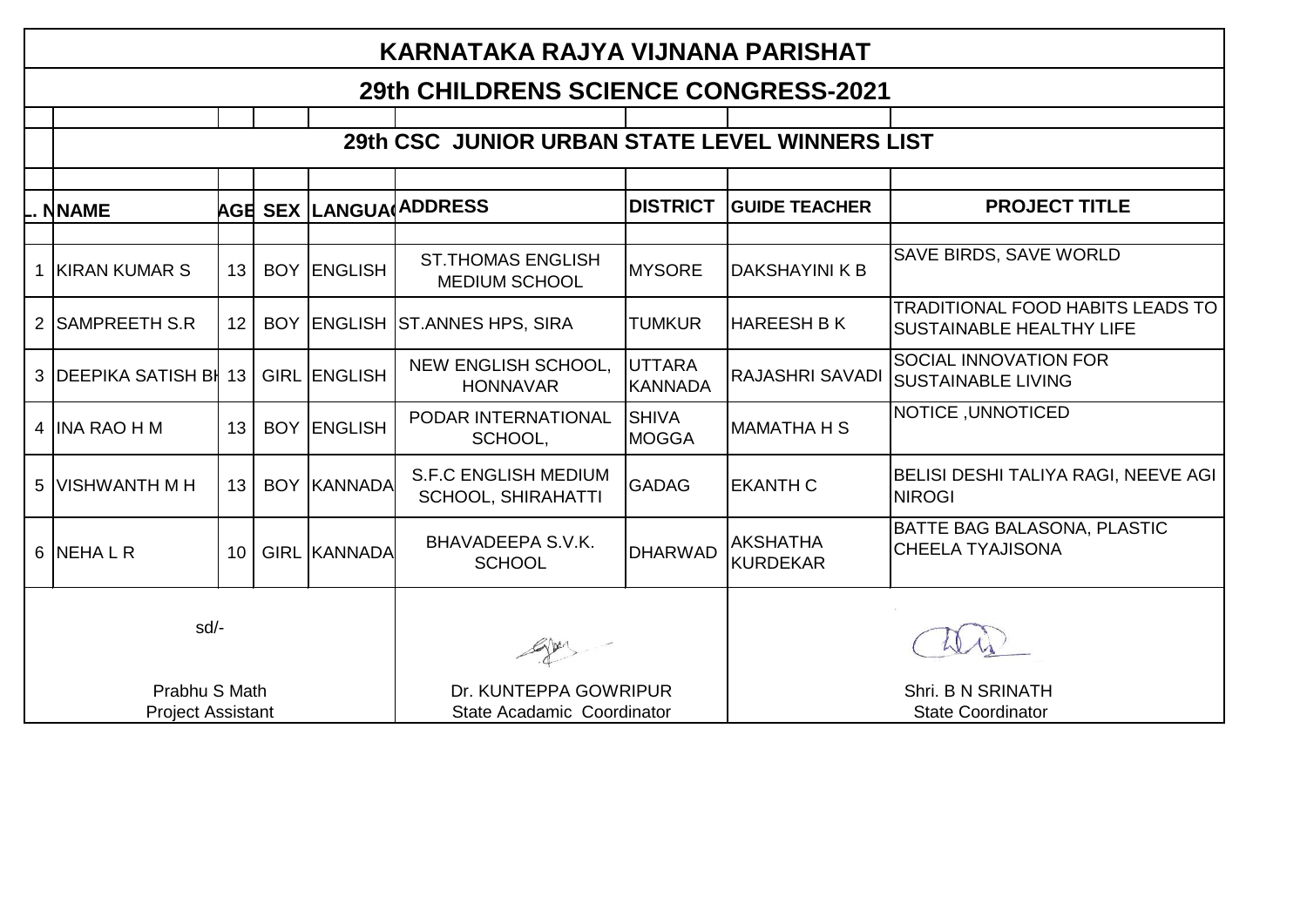|                                           |                 |                     | 29th CSC JUNIOR RURAL STATE LEVEL WINNERS LIST 2021                         |                                   |                                               |                                                                                   |  |
|-------------------------------------------|-----------------|---------------------|-----------------------------------------------------------------------------|-----------------------------------|-----------------------------------------------|-----------------------------------------------------------------------------------|--|
|                                           |                 |                     |                                                                             |                                   |                                               |                                                                                   |  |
| <b>NNAME</b>                              |                 |                     | AGE SEX LANGUAG ADDRESS                                                     | <b>DISTRICT</b>                   | <b>GUIDE TEACHER</b>                          | <b>PROJECT TITLE</b>                                                              |  |
| <b>ICHINMAYI G R</b>                      | 13 <sup>1</sup> |                     | <b>INDRAPRASTHA</b><br>BOY ENGLISH VIDYALAYA, UPPINAGADY                    | <b>DAKSHINA</b><br><b>KANNADA</b> | <b>ASHALATHA</b>                              | AN EFFICIENT MANAGEMENT OF<br>TENDER COCONUT WASTE AS<br><b>ORGANIC LAB STAIN</b> |  |
| 2 VINAYAK M ARAKER                        | 13 <sup>1</sup> |                     | <b>G N S COMPOSITE</b><br>BOY   KANNADA JR.COLLEGE, YADWAD<br>TQ, MUDALGI   | <b>BELAGAVI</b>                   | <b>G.G.NILLISHETTI</b>                        | <b>PENNINA PUNARABALAKE</b>                                                       |  |
| 3 <b>IPRANATHI H G</b>                    | 12 <sup>1</sup> | <b>GIRL ENGLISH</b> | JNANA DEEPA SCHOOL                                                          | <b>SHIVAMOG</b><br><b>GA</b>      | <b>ISHWETHA</b>                               | <b>WASTE WIZARD</b>                                                               |  |
| 4 <b>IMANJUSHREE</b>                      | 13 <sup>1</sup> |                     | <b>G.H.R. PRIMARY SCHOOL</b><br>GIRL KANNADA MARAVANTHE                     | <b>UDUPI</b>                      | <b>NIRMALA</b><br><b>POOJARY</b>              | KANDLA KAADUGALU                                                                  |  |
| 5 ANUSHA E                                | 14              |                     | <b>ROYAL PALACE</b><br>GIRL KANNADA INTERNATIONAL SCHOOL,<br><b>LOKAPUR</b> | BAGALKOT                          | <b>SHRI</b><br><b>SHANKAR</b><br>ROLLI        | <b>SOLLEYA YAMARAJ</b>                                                            |  |
| 6 CHANDRIKA K V                           | 13 I            |                     | <b>GOVT HIGHER PRIMARY</b><br>GIRL KANNADA SCHOOL, KACHURU                  | CHIKKABAL<br><b>LAPURA</b>        | <b>SUSHEELA</b>                               | AMRUTHA KSHEERADHARE                                                              |  |
| $sd/-$                                    |                 |                     |                                                                             |                                   |                                               |                                                                                   |  |
| Prabhu S Math<br><b>Project Assistant</b> |                 |                     | Dr. KUNTEPPA GOWRIPUR<br>State Acadamic Coordinator                         |                                   | Shri, B N SRINATH<br><b>State Coordinator</b> |                                                                                   |  |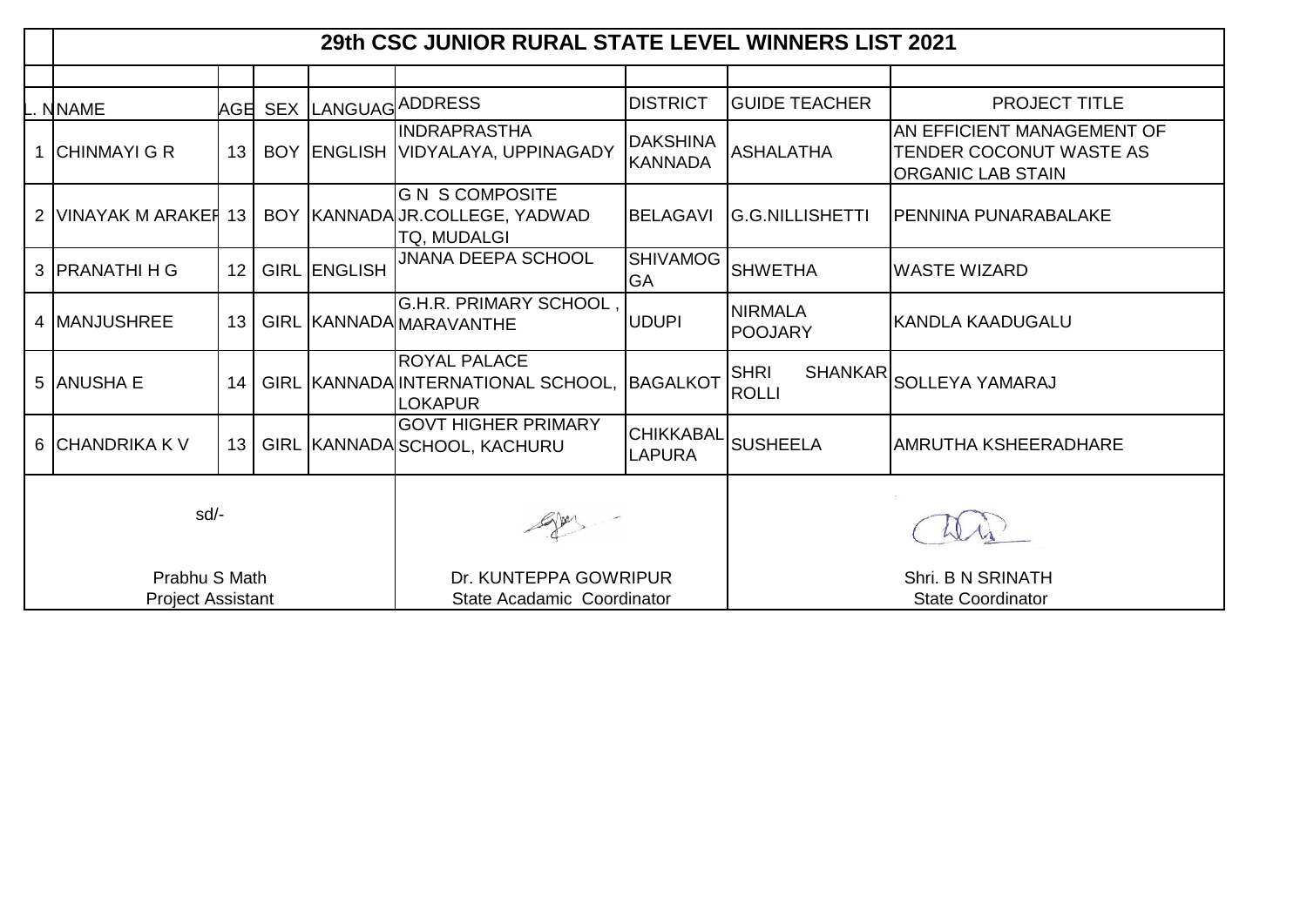|   |                                           |                 |                            | 29th CSC SENIOR URBAN STATE LEVEL WINNERS LIST 2021    |                                   |                                                                  |                                                                                                       |
|---|-------------------------------------------|-----------------|----------------------------|--------------------------------------------------------|-----------------------------------|------------------------------------------------------------------|-------------------------------------------------------------------------------------------------------|
|   |                                           |                 |                            |                                                        |                                   |                                                                  |                                                                                                       |
|   | <b>NNAME</b>                              |                 |                            | AGE SEX LANGUAG ADDRESS                                | <b>DISTRICT</b>                   | <b>GUIDE TEACHER</b>                                             | PROJECT TITLE                                                                                         |
|   | <b>ABHAYA DATTA S</b>                     | 15 <sup>1</sup> | <b>BOY ENGLISH</b>         | PRARTHANA CENTRAL<br>SCHOOL                            | U                                 | <b>BENGALUR POORNIMA</b><br><b>HOSUR</b>                         | <b>ENDOPHYTES ENDLESS ENDEAVOURS</b>                                                                  |
|   | 2 ANVITH                                  | 15              | <b>BOY ENGLISH</b>         | V. E. M SCHOOL, TENKILA,<br><b>PUTTUR</b>              | <b>DAKSHINA</b><br><b>KANNADA</b> | <b>DEEPTHI R BHAT</b>                                            | <b>HERBAL SPRAY FROM WEED</b><br><b>WEDERIA TRILOBATA TO REPEL</b><br><b>HOUSEHOLD BEGETABLE PEST</b> |
|   | 3 SHANKARI D. P                           | 15 <sup>1</sup> | <b>GIRL ENGLISH</b>        | <b>APPA PUBLIC SCHOOL</b>                              | <b>KALBURGI</b>                   | <b>ASHISH D</b>                                                  | <b>WATER PURIFICATION WHILE FLOODS</b>                                                                |
| 4 | <b>VIBHA K BHAT</b>                       | 15              | <b>GIRL ENGLISH</b>        | <b>GOVT.HIGH SCHOOL,</b><br><b>GANESH NAGAR, SIRSI</b> | <b>UTTARA</b><br>KANNADA          | K. L BHAT                                                        | INNOVATIVE MULTI VARIETY FRUIT<br><b>PLUCKER</b>                                                      |
|   | 5 NAMYA K M                               | 14              | <b>GIRL ENGLISH</b>        | <b>V.V.B.M SRI EDUCATION</b><br>INSTITUTION            | <b>MYSORE</b>                     | <b>SHEETAL NAIK P</b>                                            | THE LIFE DRIVE                                                                                        |
|   | 6 PRAGATI GHATNUR 14                      |                 | <b>GIRL ENGLISH SCHOOL</b> | NEHRU INTERNATIONAL                                    |                                   | <b>SHRI</b><br><b>BAGALKOT MUUTUSWAMI</b><br><b>DEVANGAMANTH</b> | <b>JAIVIKA VASTUGALANU BALSI,</b><br><b>SUSTHIRA BADAKU ULLISI</b>                                    |
|   | 7 LIKITHA S                               | 14              | GIRL ENGLISH               | <b>NISARGA VIDYA</b><br>NIKETHANA, KOLLEGALA           | <b>CHAMARAJ</b><br><b>NAGAR</b>   | DEEPANY                                                          | THE HAZARDOUS OF PESTICIONS ON<br><b>VEGETABLES AND FRUITS</b>                                        |
|   | 8 HAZIRA SHAISTHA                         | 14              | <b>GIRL ENGLISH</b>        | S M S ENGLISH MEDIUM<br>SCHOOL, BRAMHAVARA             | <b>UDUPI</b>                      | <b>POORNIMA</b>                                                  | CLEANING SOLID WASTE FROM<br><b>WATER BODIES</b>                                                      |
| 9 | <b>NASIMABANU</b><br><b>MAKANADAR</b>     | 15 <sup>1</sup> | <b>GIRL KANNADA</b>        | <b>VISHWABHARATI</b><br>GIRL'S<br><b>HIGH SCHOOL</b>   | <b>DHARWAD</b>                    | <b>SRIP B SUNAGAR</b>                                            | <b>HOGE NIYANTRISI YANTRADINDA</b>                                                                    |
|   | sd/-                                      |                 |                            |                                                        |                                   |                                                                  |                                                                                                       |
|   | Prabhu S Math<br><b>Project Assistant</b> |                 |                            | Dr. KUNTEPPA GOWRIPUR<br>State Acadamic Coordinator    |                                   | Shri. B N SRINATH<br><b>State Coordinator</b>                    |                                                                                                       |